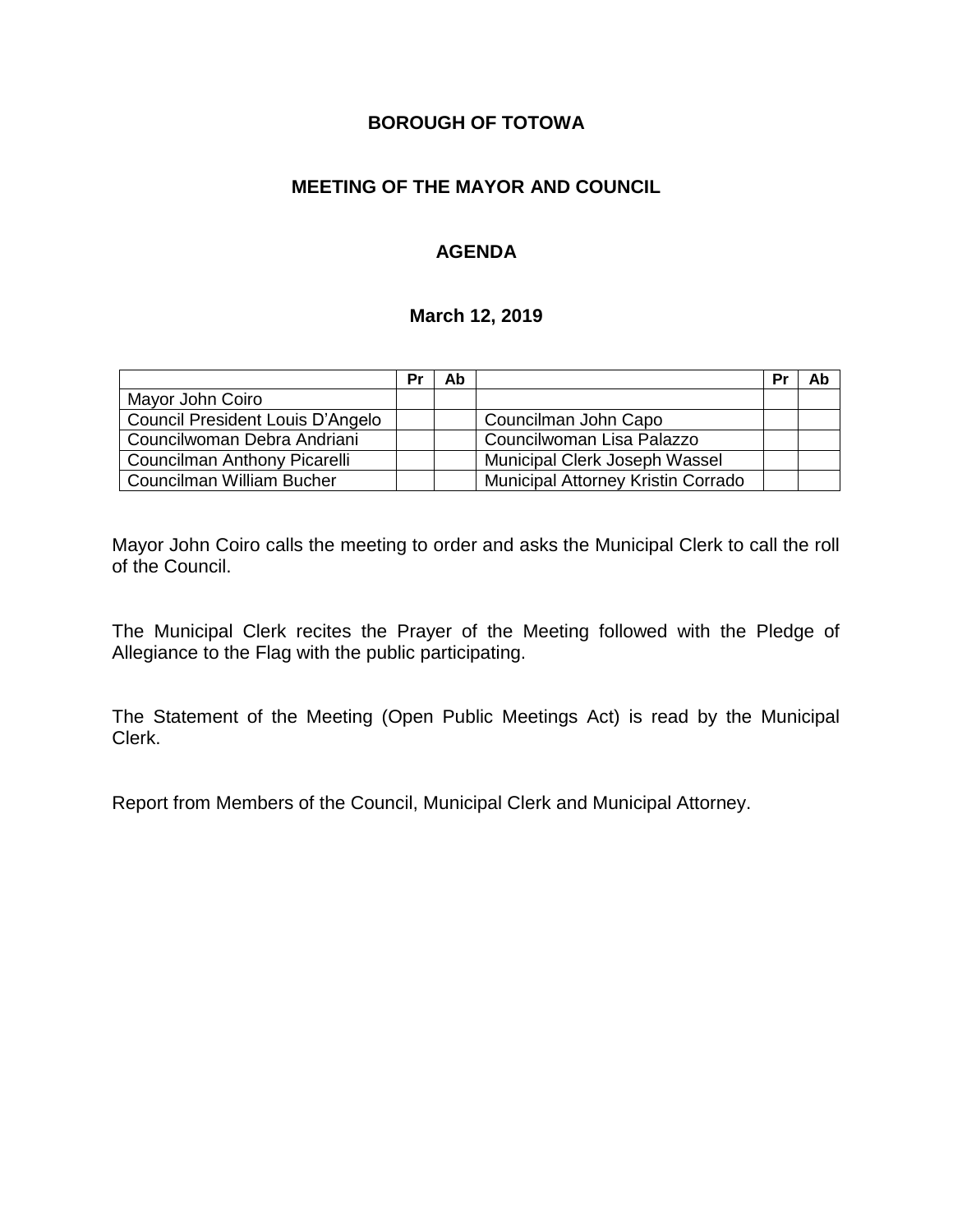Minutes of the Mayor and Council for the meeting of February 26, 2019.

# **COMMITTEE ON FINANCE: PICARELLI, D'ANGELO, CAPO.**

Resolution No. 2019-06 for the payment of bills.

# **COMMITTEE ON PUBLIC SAFETY: D'ANGELO, CAPO, BUCHER.**

No report.

# **COMMITTEE ON PUBLIC WORKS: BUCHER, PALAZZO, PICARELLI.**

No report.

#### **COMMITTEE ON ENG. & PUB. PROPERTY: CAPO, ANDRIANI, D'ANGELO.**

Resolution Authorizing AT&T To Perform Facility Upgrades Consisting Of The Replacement Of Six Existing Antennas And Six Existing Remote Radio Heads And The Installation Of Three Proposed Remote Radio Heads At The Water Tank At 700 Totowa Road.

Resolution Authorizing AT&T To Perform Facility Upgrades Consisting Of The Installation Of A Backup Generator At The Water Tank At 700 Totowa Road.